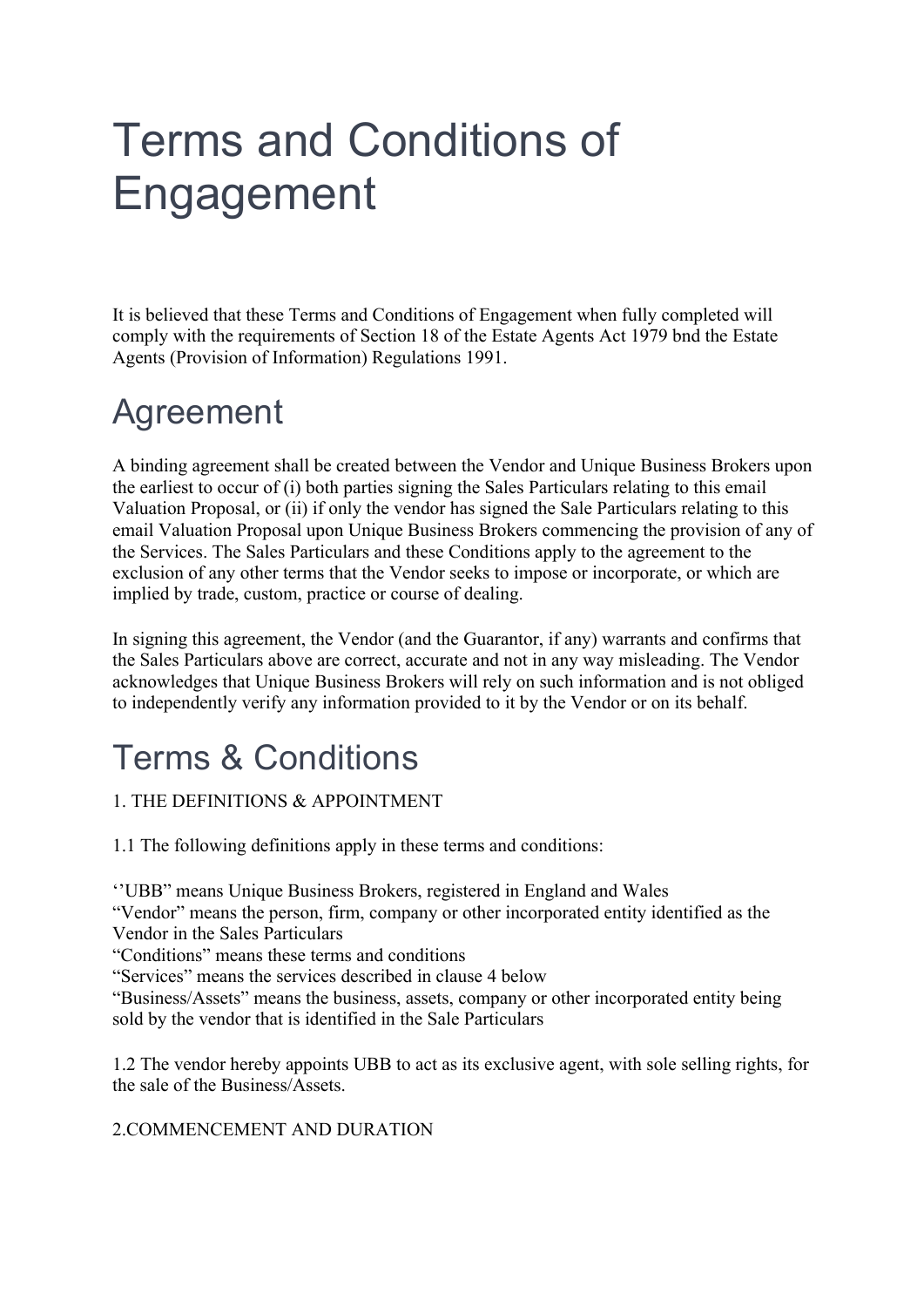2.1 This agreement shall commence as described in the Sales Particulars email Valuation Proposal as dated and shall continue for a minimum period of twelve (12) months, continuing thereafter until terminated by either party, giving to the other, not less than 90 days' notice in writing (recorded or registered post)

2.2 This agreement shall automatically expire upon completion of the sale of the Business/Assets, subject to all fees owing to UBB, having been paid in full.

#### 3. FINANCIAL MATTERS

3.1 The Vendor shall, UPON INSTRUCTION of the date of this agreement, pay UBB a fee ("the Marketing Contribution Fee") AS QUOTED ON THE VALUATION PROPOSAL plus VAT. The Fee is non-refundable and totally independent of the commission.

3.2 In addition to the marketing contribution fee, the vendor shall pay a commission ("the commission") made up of a % or a fixed amount of the actual sale price of the Business and or Assets, subject to a minimum Commission AS QUOTED ON THE VALUATION PROPOSAL plus VAT. The Vendor will be liable to pay the commission within 7 days of the occurrence of any of the following circumstances:

3.3.1 If unconditional contracts for the sale of the Business/Assets are exchanged (or concluded) in the period during which UBB have sole selling rights, even if the purchaser was not found by UBB, but by another agent or by any other person, including the Vendor or Guarantor; or

3.3.2 If unconditional contracts for the sales of the Business/Assets are exchanged (or concluded) after the expiry of the period during which UBB have sole selling rights but to a purchaser who was introduced to the vendor during that period or with whom UBB had negotiations about the Business/Assets during that period; or

3.3.3 In circumstances where the Estate Agents Act 1979 does not apply, if conditional or unconditional contracts for the sale of the Business/Assets are exchanged, (or concluded) in the period during which UBB have sole selling rights, or after the expiry for the period during which UBB have sole selling rights but to a purchaser who expressed an interest in purchasing the Business/Assets (to either UBB or the vendor) during that period.

3.4 In the addition to the registration fee and commission, the vendor shall pay any expenses approved by it in connection to the services, within 7 days of receipt of an invoice in respect thereof from UBB.

3.5 UBB shall be entitled to accept monies paid as deposit for the sale/purchase of the Business/Assets and shall be entitled to retain such monies or part thereof as payment of any monies owed to it by the Vendor under this agreement.

#### 4. SERVICES

4.1 UBB shall use all reasonable endeavours to market the business, procure a buyer for, and to secure a sale of, the Business/Assets (services) and in doing so shall act in good faith with regard to the vendor's interest and comply with the vendor's reasonable instructions.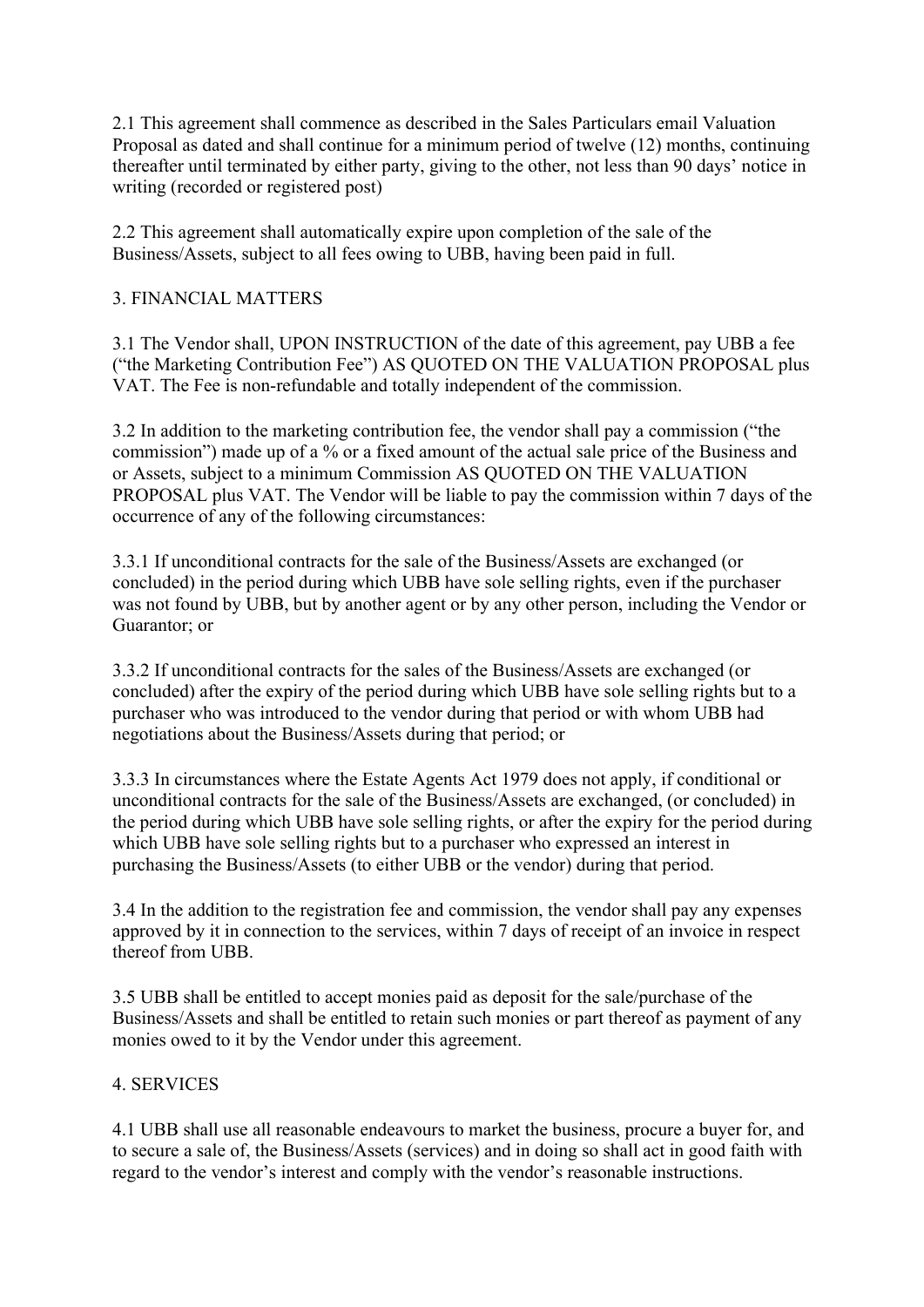4.2 All deposits are refundable until legal representation has been submitted and engaged with by both parties. Once legal representation has been entered into then the deposit becomes non-refundable. The buyer maybe entitled to a discretionary part refund.

#### 5. VENDOR

5.1 The vendor shall act in good faith towards UBB. The vendor shall not do anything that may hinder or delay the performance of this agreement. If the vendor breeches the provisions of this clause, UBB shall be entitled to claim damages equal to the commission that would have been payable on sale of the Business/Assets at the selling price identified in clause 3. above (such payment being a genuine pre-estimate of loss, and not a penalty). Without limitation, the vendor will be deemed to have hindered or delayed the performance of this agreement if it:

a. Fails to pay the registration fee by the date set out in clause 3.2.

b. Unreasonably fails to allow interested parties to view the relevant assets.

c. Unreasonably makes any representations to any interested party that might deter them from progressing negotiations further.

d. Refuses to provide UBB with details of solicitors and/or accountants acting on the sale of the Business/Assets.

e. Unreasonably fails to make available to UBB or interested parties any information that UBB deems reasonably necessary in respect of the sales of the Business/Assets.

f. Refuses to sell the Business/Assets at the selling price identified in clause 3.

g. Provides UBB or interested parties false or misleading information in relation to the sale of the Business/Assets.

h. Closes, liquidates or otherwise ceases to operate the Business/Assets or surrenders the relevant lease.

i. Instructs another agent to sell the Business/Assets (or any part thereof) during the term of this agreement.

j. Where any energy performance certificate is required by law in respect of the sale of the Business/Assets, it fails to procure the energy performance certificate within 14 days of the date of this agreement.

5.2 The vendor shall provide UBB with all reasonable assistance to enable UBB to perform this agreement and shall provide access to the Business/Assets and accurate and up to date information concerning the Business/Assets (including without limitation audited trading accounts) as and when requested.

5.3 The vendor hereby indemnifies UBB against any and all loss, cost, damages or liability incurred by UBB arising out of UBB's performance of this agreement (save only for any such loss, cost, damages or liability incurred directly and solely as a result of the neglect or fault of UBB).

5.4 The vendor warrants that it has the power and authority to enter into this agreement, and that it is as the owner of the Business/Assets or otherwise, has full legal authority to lawfully dispose of good title in the Business/Assets to any potential purchaser.